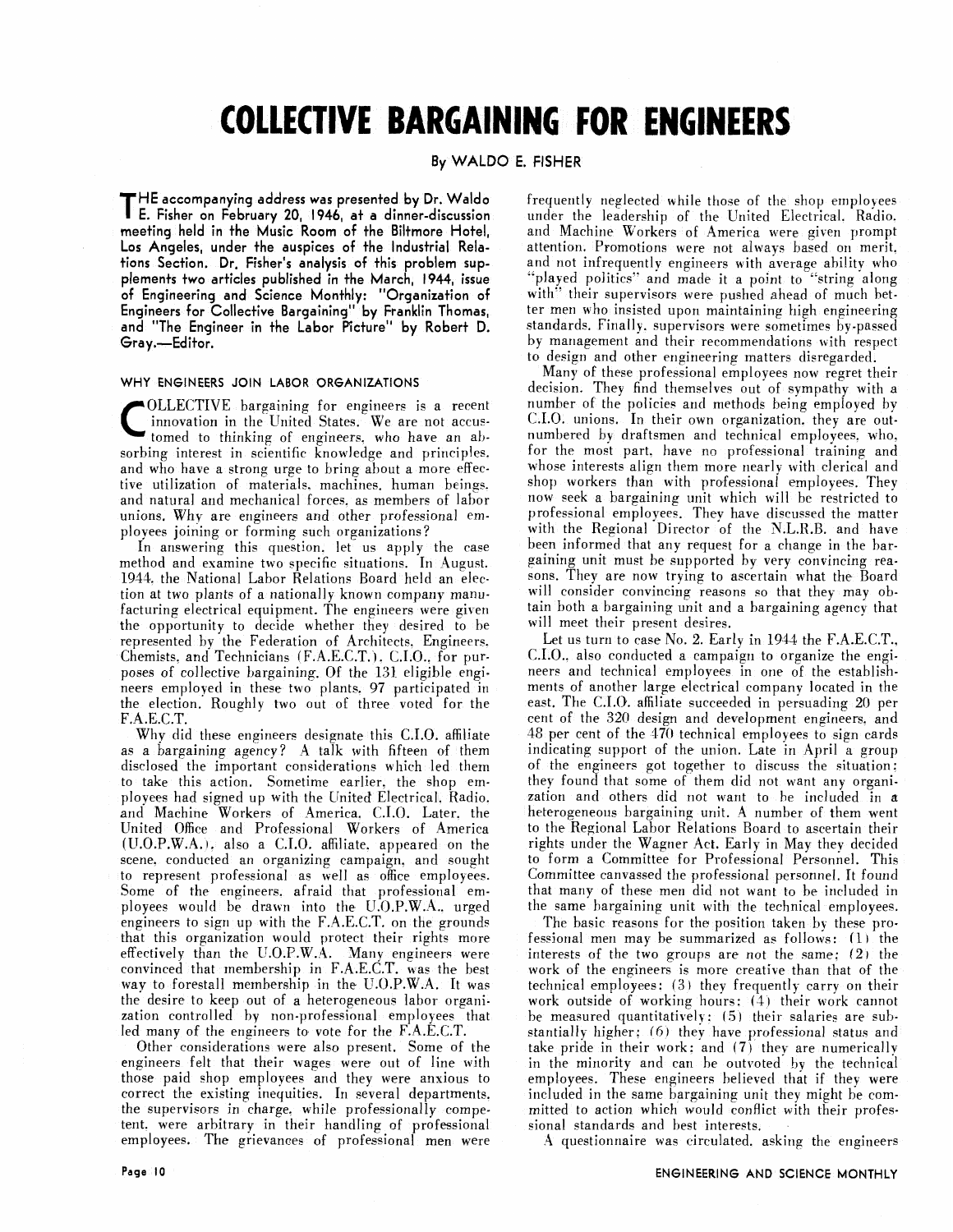whether they would like the Committee for Professional Personnel to represent them at the hearings before the L,oard. About tho-thirds of the *320* engineers designated the committee to represent their interests, and the committee decided to intervene at the hearings and to present the wishes of the engineers to the board. Even though the committee did not seek recognition aa a labor organization, the board permitted it to intervene and to assist in determining the appropriate unit.

An investigation led the board to conclude that the engineers and technical employees could function either as separate bargaining units or as a single unit. It decided, therefore, to postpone its determination of the appropriate bargaining unit until the desires of the emplojees uere expressed under a Glohe election. At the election almost two out of three professional employees  $(64$  per cent) voted for a separate bargaining unit.

Sometime after the election, the engineers formed the Association of Professional Engineering Personnel. Later, this association was certified by the board as the result of a consent cross-check determination, and was recognized by the company as the bargaining agency for its professional employees.

What may we conclude from these and several dozen other experiments in collective bargaining on the part of engineers? One important conclusion that may he drawn is that the drive for organization is supplied not so much by engineers as it is by outside labor organizations. or by the fear that such an organization might seek to include professional employees in a bargaining unit for which it might be the exclusive bargaining agent. There is a growing pressure to bring professional employees into heterogeneous unions comprised of professional and technical employees or even clerical employees. Already mentioned are the International Federation of Architects, Engineers. Chemists and Technicians, C.I.O., and the United Office and Professional Workers of America, C.I.O. Reference should also be made to the International Federation of Technical Engineers'. Architects' and Draftsmen's Unions, A.F. of L., tlie United Clerical, Technical and Supervisory Employees Union, affiliated with the United Mine Workers of America, and the American Federation of Office Employees International Council, **A.F.** of L. Finally, some of the international industrial unions, such as those in the automobile, steel, oil, and electrical industries, are expected to attempt to extend their jurisdiction to include clerical and professional employees,

The movement to organize professional employ ees is not an American innovation. Physicists, chemists, and engineers, have resorted to collective bargaining in both England and Sweden. In this country the pressure to bring professional and technical workers into labor organizations has been greatly augmented hy the existing split in the American labor movement. 130th the A.F. of L. and the C.I.O. are anxious through their affiliates to enhance their leadership by expanding their jurisdiction and increasing their membership. Faced with the threat of unionization by an outside agency, engineers frequently seek a bargaining unit and a bargaining agency which they can control and which will serve their best interests as they see them.

Management, however, must not conclude that this is the only important reason that haa led engineers to organize. The writer's own study would suggest that a growing minority of engineers is definitely interested in collective bargaining through the medium of strong labor organizations. It is surprising how often from 30 to *36*  per cent of the engineers vote for an A.F. of L. or C.I.O. affiliate in an N.L.R.B. election. In Canada, a committee representing fourteen engineering and scientific orpanizations sent an 8-point questionnaire to the members of these organizations. The committee reported that 92 per cent of those replying were in favor of collective bargaining under a new order in council which would<br>permit engineers a separate bargaining unit and an agency of their own choosing. More significant, however, was the desire of 35 per cent to be included in heterogeneous bargaining units under the then existing order in council if a separate bargaining unit and independent bargaining agencies could not be obtained. The comments of the Burbank Chapter of the Engineers' and Architects' Association, independent, in their brief to the N.L.R.B., are also significant:<sup>1</sup>

The pertinent findings of a recent questionnaire, filled in by 1,145 engineers employed by a very well-known and well-managed manufacturing concern in the east, should be of special interest to employers. One out of he engineers (22 per cent) was planning to leave the company at first opportunity or intended to "shop around" for a new job. One out of four engineers (27.5 per cent) stated that his obligation ended with his normal day's work. or expressed an even less constructive attitude about his obligation to the company. One out of three (31.6 per cent) stated that he was either "generally or extremely dissatisfied with his salary." Three out of four engineers (76.7 per cent) believed that **30**  per cent or more of their time was spent doing routine clerical. testing, or other work which a competent sernitechnical assistant could handle. Approximately one out of two engineers (47 per cent) stated that he was seldom or never informed on company matters of interest and importance to engineers.

Considerable dissatisfaction was expressed by these engineers with the supervision they received. One out of five  $(23.1$  per cent) stated that his responsibilities were poorly defined. Two out of five (40.7 per cent) believed that their supervisors had little or no concern for increasing the engineers' usefulness to the company or for helping them to get ahead. One out of four (21.8 per cent) considered his division head to be evasive or unreliable in answering questions concerning company policies. salaries. etc., and one out of three (32.0 per cent) stated that his supervisor never let him know where he 3tood.

Even working conditions were subject to a surprising amount of criticism. One out of five engineers (21.3 per cent) was dissatisfied with the lighting on the job; one out of five 122.1 per cent) with the sanitation; two out of five (43.6 per cent) with the space allotted to them; two out of five  $(44.2 \text{ per cent})$  with luncheon facilities; one out of two (49.3 per cent) because of the noise on the job; three out of four (75.9 per cent) because of the dirt on the job.

If these findings are at all representative, employers may expect a growing interest on the part of their professional employees in unions and collective bargaining.

#### **STATUS OF THE ENGINEER UNDER THE WAGNER ACT**

What is the status of the engineer under the Wagner Act? This query can probably be most effectively dealt with by consideration of a few carefully selected questions.

<sup>1</sup>Quoted in Technologists Stake in the Wagner Act, pp. 142-143.<br>
The graduate engineer with \$10,000 invested in university training cannot he happy on \$300 a month while he engineers the work for maintenance electricians who average \$450 a month with no investment in education. Working Sundays without pay, he supervises engineering projects for which labor is paid double. . . . If the engineer is not to become extinct, the profession will have to seek the protection and benefits of the National Labor Relations Act which is the declared policy of the United States.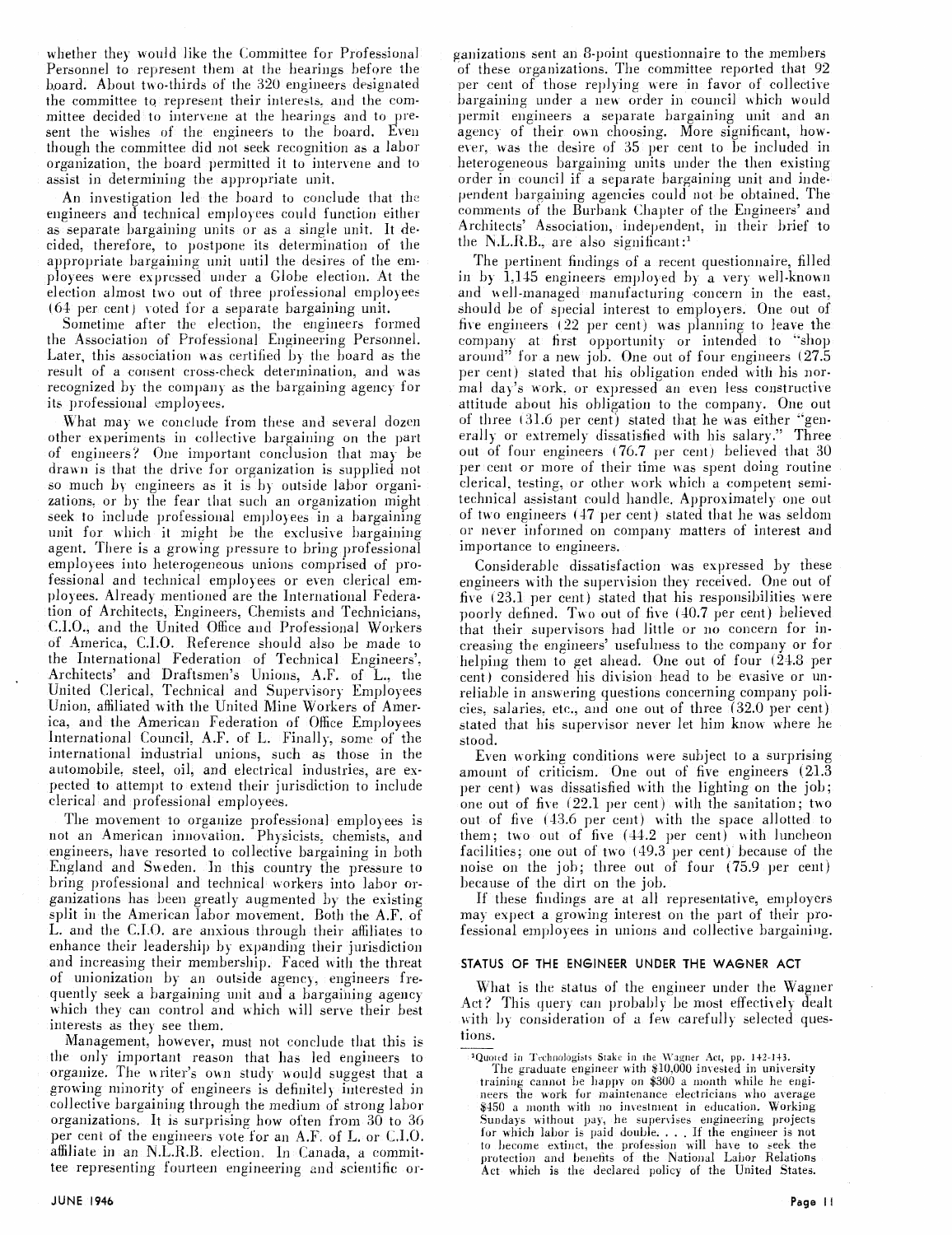#### *1. Are engineers entitled to the protection of the Ragner* **Act?**

The Board has ruled that engineers are employees under the Act. They have the right. therefore. to organize and bargain collectively, and management must respect those rights. In support of its ruling. the Board has said that engineers. in common with other employees, have a need for collective bargaining and that this right cannot be denied them because they act in the interest of management and exercise judgment and discretion in their work.<sup>2</sup> There is no reason to believe that the Board will alter its position in the near future.

#### 2,. *Must engineers join u union if they do not desire to do so?*

No. they need not join unless they are in a bargaining unit which is represented by a labor organization that has been given a union or closed shop.

To illustrate. let us suppose that the F.A.E.C.T.. C.I.O.. seeks to represent the professional and technical employees of a given company. that the F.A.E.C.T. requests the board to certify it as the bargaining agency for that group of employees. that the board includes engineers in the bargaining unit, and that the F.A.E.C.T. wins the election. Under these circumstances, engineers would not have to join the union. However. if the employer should later grant the F.A.E.C.T. a union or closed shop. then the engineers would either have to join the union or quit their fobs.

In passing, it may be advisable to distinguish between a bargaining unit and a labor organization. A bargaining unit comprises those classifications of employees that are to be included for purposes of collective bargaining. **Ti** may be defined by specifying the classes of jobs or groups of workers to be included in it, or the classes of jobs or groups of workers to be excluded from it. It may be a craft, plant. company, or a subdivision thereof. A labor organization, on the other hand, is "any organization of any kind, or any agency or employee representation committee or plan, in which employees participate and which exists for the purpose, in whole or in part, of dealing with employers concerning grievances, labor disputes, wages, rates of pay, hours of employment, or conditions of work."<sup>3</sup> The board defines the bargaining unit but does not determine the composition of the labor organization. How the organization shall be composed is of no concern to the board, provided the organization keeps itself free of employer domination.

It should be kept in mind that the bargaining unit and the membership of the labor organization need not be coextensive and frequently are not. **A** labor organization may bargain for all its members or only part of them. In other words. the employees decide upon the scope and composition of their labor organization and the board determines the character of the bargaining unit.

#### **3.** Has the board established a formula for determining *an appropriate bargaining unit* ?

The board has not established a formula for determining the bargaining unit. It holds that it is its duty under the act to decide "each case on the basis of all the facts and circumstances." While the board has not formulated rigid rules. it has set up a number of criteria which it uses as a guide in the making of a decision. The board attaches "great weight" to two of these criteria: namely.

^ee *1 N.L.R.B.* **16t,** *Chryder Corporation, and 22 N.L.R.B. iOf.7, Biilll Do9 Electric PtoJiuts Company.* 

*^National Labor Rilations* **.lit.** *Section 2.* **(5).** 

"the relative homogeneity of the unit sought," presumably as reflected by a recognizable identity of interest, similar or closely related skills and functions, common working conditions, and similar factors, and the history of collective bargaining in the plant or industry. The hoard states that "unless counterhalanced by other elements, bargaining history is often a controlling factor."

The desires of the employees set up a third criterion which is given considerable weight in those situations in which considerations favoring a craft or professional unit and those favoring a more comprehensive unit are substantially the same. In these circumstances, the board applies the Globe doctrine. Under this doctrine, the employees concerned are permitted by secret election to specify whether they want a separate craft or professional unit. or desire to be included in a more comprehensive bargaining unit. It must not be assumed, however. that the wishes of employees are always detcrminative, because "the board makes its findings of the appropriate unit upon the entire record, including the desires of the employees as reflected by the election results." $4$ 

#### *4.* // *a union or closed shop has not been granted, and the engineers do not join the union, may they negotiate their terms and conditions of employment with their employer on an inditidual bargaining basis?*

They may not if they have been included in a bargaining unit for which a bargaining agency has been certitied. If they have been assigned to such a bargaining unit. their terrns and conditions will be negotiated for them by the union, even if as individuals they do not belong.

#### 5. *Has the board shown a willingness to establish bargaining nnits for professional employees?*

The board has definitely shown a willingness to exclude both professional employees and related technical ernployees. such as draftsmen. checkers, detailers, tracers, and research assistants of various kinds. from bargaining units of production and maintenance employees, and from units of clerical and office workers. Professional and technical employees have been excluded from heterogeneous bargaining units in well over a dozen cases. There have been exceptions. In at least two of these exceptions. however, the professional or technical employees did not seek a separate bargaining unit.

The board has also shown a disposition to recognize "the appropriateness of units of professional employees." It has permitted engineers to express their desires as to inclusion in a more comprehensive unit in cases involving the Aluminium Company of America, the Lockheed aircraft Corporation. the General Electric Company, the Radio Corporation of America. and the Shell Development Company. It has refused, however, to recognize "artificial or arbitrary lines of demarcation in determining the scope of the bargaining unit." Bargaining units based purely on the desires of the employees who petition are not appropriate in themselves. In the case of the Curtiss-Wright Corporation and the United Office and Professional Workers of America, C.I.O.,<sup>5</sup> the board would not approve a bargaining unit which classified the company employees as individuals according to whether or not they possess a specified degree of education or experiencp. In other words, to quote the hoard, **h** unit delineated upon the basis of the scholastic (or equivalent) history of individual employees rather than on the basis of their function would in our opinion be

*"Ninth Annual Rrkorf of* **fhr** *National Labor Rilations Board, 1944, fiscal* **year, p. 34.** 

<sup>5</sup>Case</sup> No. 9-R-1738, 1945.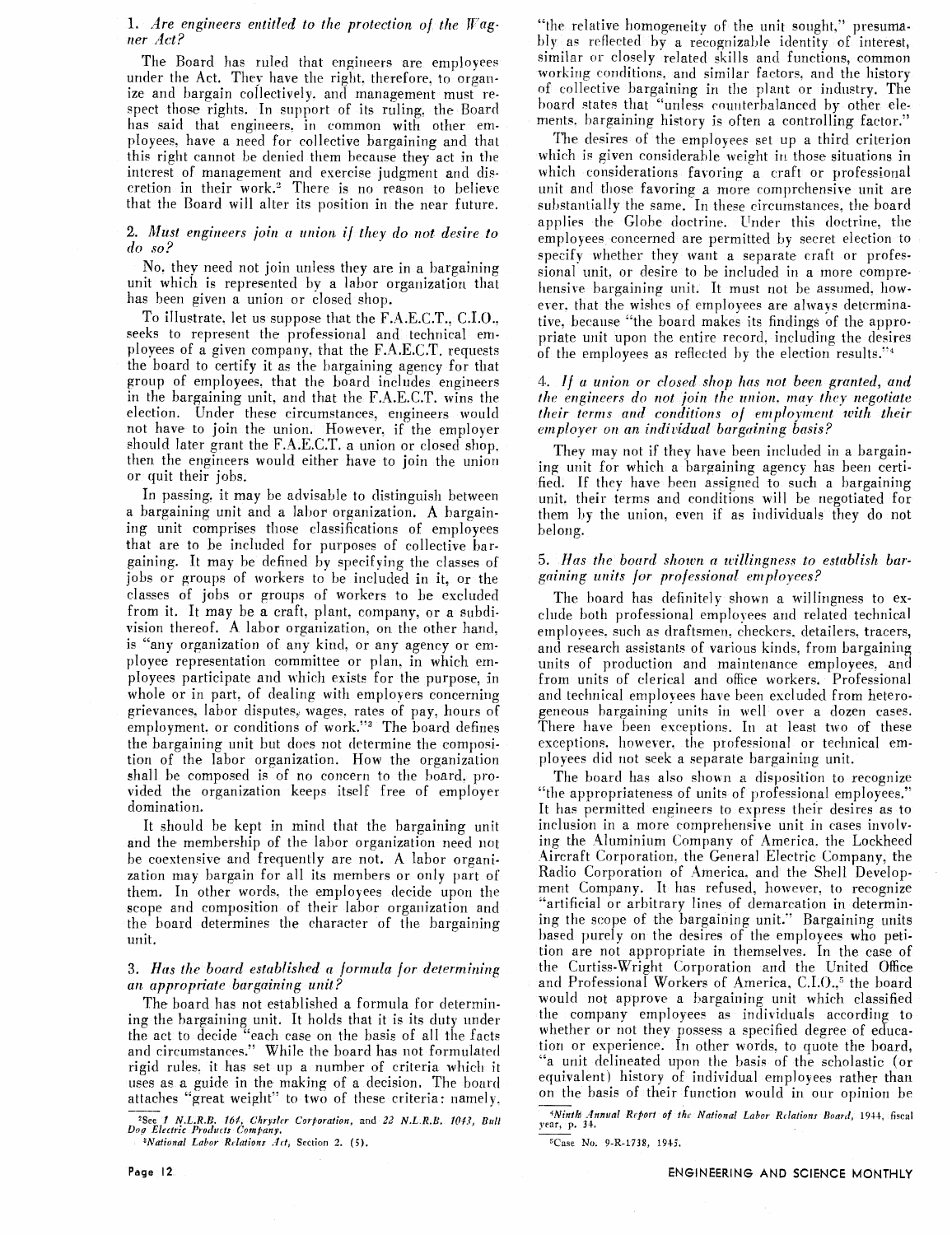unworkable and inappropriate for collective bargaining purposes." It would appear then that job content or function and not education attainments is the primary prerequisite for the determination of a bargaining unit. This is a matter which should be given careful study by both employers and professional employees.

#### **6.** What about graduate engineers when they are **em**ployed on non-professional work? May they be included m *a professional bargaining unit?*

In the matter of the Phillips Petroleum Company, the board refused to make a distinction between graduate engineers and other production employees doing the same work. In this case, however, the company desired the inclusion of these graduate engineers in the bargaining unit of production workers. This decision seems to conform with the principle that a bargaining unit must be delineated upon the basis of the functions performed and not the scholastic (or equivalent) history of individual employees.

#### **7.** *What is the status of engineers in supervisory posilions? Do they* **come** *under the act?*

The N.L.R.B. has been as changeable as a weather vane in its treatment of foremen and supervisors. Recent decisions. however, have shown a high degree of consistency." The hoard now holds that supervisors come under the act. Its chairman states that they hold a dual role: they are representatives of the employer, and at the same time they are employees. They are, therefore, entitled to the rights granted in Section 7. The board has declared that foremen do constitute an appropriate bargaining unit, and that foremen in all industries subject to the act, regardless of their duties and responsibilities, are entitled to protection under the act.

In the matter of the Jones and Laughlin Steel Corporation, Vesta-Shamopin Coal Division, and the United Clerical, Technical and Supervisory Employees Union. U.M.W. of A., the board ruled that foremen may he represented by an agency which in turn is affiliated with an organization that includes nonsupervisory employees in its membership. As yet the board has not ruled on the question of representation by an agency which also includes rank and file employees in the same locals. The Supreme Court has not had occasion to review recent rulings of the board.

## 8. *This brings us to my lust question-Given conditions us they are, including the Jf'ugner Act, what policies and measures may management consider in dealing, with its professional employees?*

With respect to that phase of industrial relations that has to do with the right to organize and the choice of a union. the employer had better do nothing. The board, in innumerable cases, has declared that "an employer is not permitted to participate in the establishment of **a**  labor organization or its administration nor to contribute to its support." The Act makes action along these lines an unfair labor practice. Steps taken to advise or direct engineers in the exercise of their right to organize may not only prove embarrassing to them, but may act as a boomerang. The employer had better keep hands off. Professional employees would do well to turn to their own professional societies for guidance and assistance. Most of these societies, separately or jointly, are studying the problem. They may be counted upon to assist their members to the extent that they can, under existing legislation.

The employer may be of help in those situations in which a heterogeneous bargaining agency desires to include engineers or professional employees in a bargaining unit with technical employees or non-professional workers. In such a situation, the employer may quite properly insist that the engineers be excluded from the bargaining unit. Such action will give rise to a representation dispute. It will require the board to determine an appropriate bargaining unit, which will take time and give the engineers an opportunity to formulate a course of action. What course of action should he taken is a matter for the engineers to decide. It should be determined on the basis of their personal preference and convictions and the circumstances in which they find themselves.

It would also be helpful if the company would examine its classification of salaried jobs and, where necessary. revise them so that engineers and other professional employees are given job assignments which will enable them to group themselves in a bargaining unit based on the functions performed. Engineers who are assigned to jobs also performed by non-professional employees will find it difficult to win a separate bargaining unit.

There is an area of industrial relations in which the employer can do a great deal. Employers must know that they are faced with competitors who seek the goodwill and loyalty of their professional employees. Engineers, chemists, and physicists, like other employees, have hopes, desires, and wants, that they hope to satisfy. The employer cannot afford to disregard these basic wants. Let us examine some of the more important of them.

Near the top of the list is the pay envelope. Professional employees are deeply concerned with its size, but they also have a genuine interest in the relation of their pay to that of hourly-rated and office employees. The war and post-war wage adjustments have disturbed pre-war wage differentials. Time-and-a-half and doubletime frequently have placed the professional employee at a disadvantage. An examination of professional salaries and take-home pay would seem to be much to the point at this time.

Attention to the compensation of professional employees, while important, is not enough. The farther a person moves from the subsistence level, the more important non-financial considerations become.

What are some of the non-financial considerations that have significance for professional people? Important is the desire for recognition and an open road for ability for a chance to get ahead under an organized promotional system based on merit, effort, and service. There is also the desire for efficient, understanding, and impartial supervision, which is always important where human beings are involved, but even more so when professional people are concerned. There is the craving for economic security. The Research Director of the Fortune Survey of Public Opinion states: "The American workman wants first of all security. In using the word, however, I do not mean government sponsored security. The right to work continuously at reasonably good wages would come closest to a definition of the security envisaged. ... Steady employment is a paramount consideration to ten times as many workers as is high pay."7 While the emphasis may not be the same, one would expect professional employees to share with shop employees this concern for economic security.

Effective handling of grievances is also an important consideration. Wherever people work in groups, per-

#### ^What **American** *Labor* Wants-American Mercury, February **1944,** p. 181. *(Continued* **on** *i'cige 17)*

<sup>&#</sup>x27;The decisions relating to the Packard hlotor Q.i.rporation the **I.. A,** Young Spring and Wire Company, and the Jone-i and Laughliii ~ied Corporation, **Vesta-Shaingpiz~** Coal Diviaon.